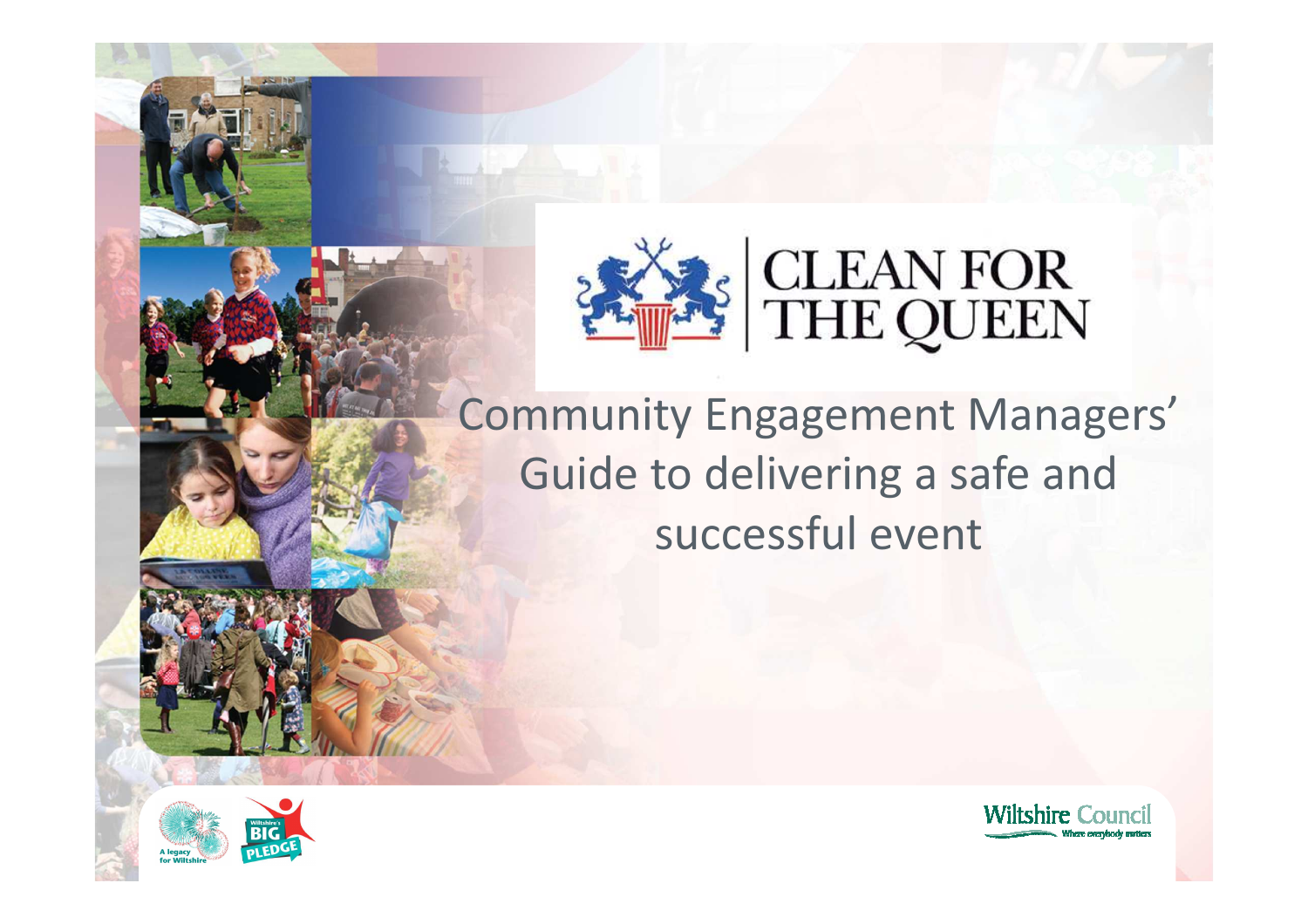Thank you for working with your communities to organise Clean for The Queen litter pick events.

This step by step guide has been provided to help you work with your community event organisers to ensure all the events are safe and successful.

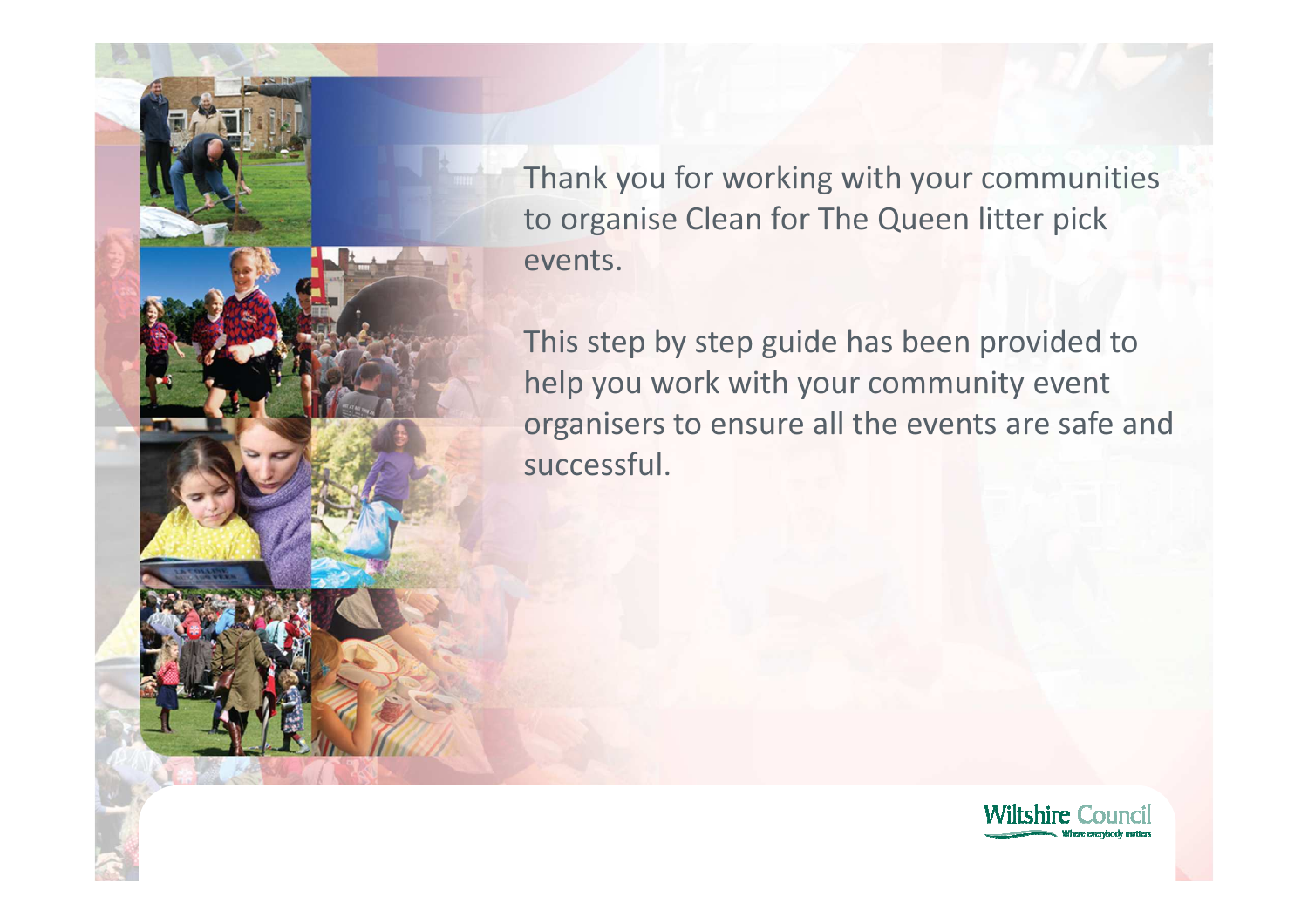

# What you need to send to event organisers

The documents you need to send to all event organisers are:

- •Risk assessment form
- •Poster template
- $\bullet$ Photo consent forms
- •Briefing note, covering:
- How to register the event
- Risk assessment
- Equipment and hazardous waste
- Event management
- Publicity and photograph consent
- Event feedback

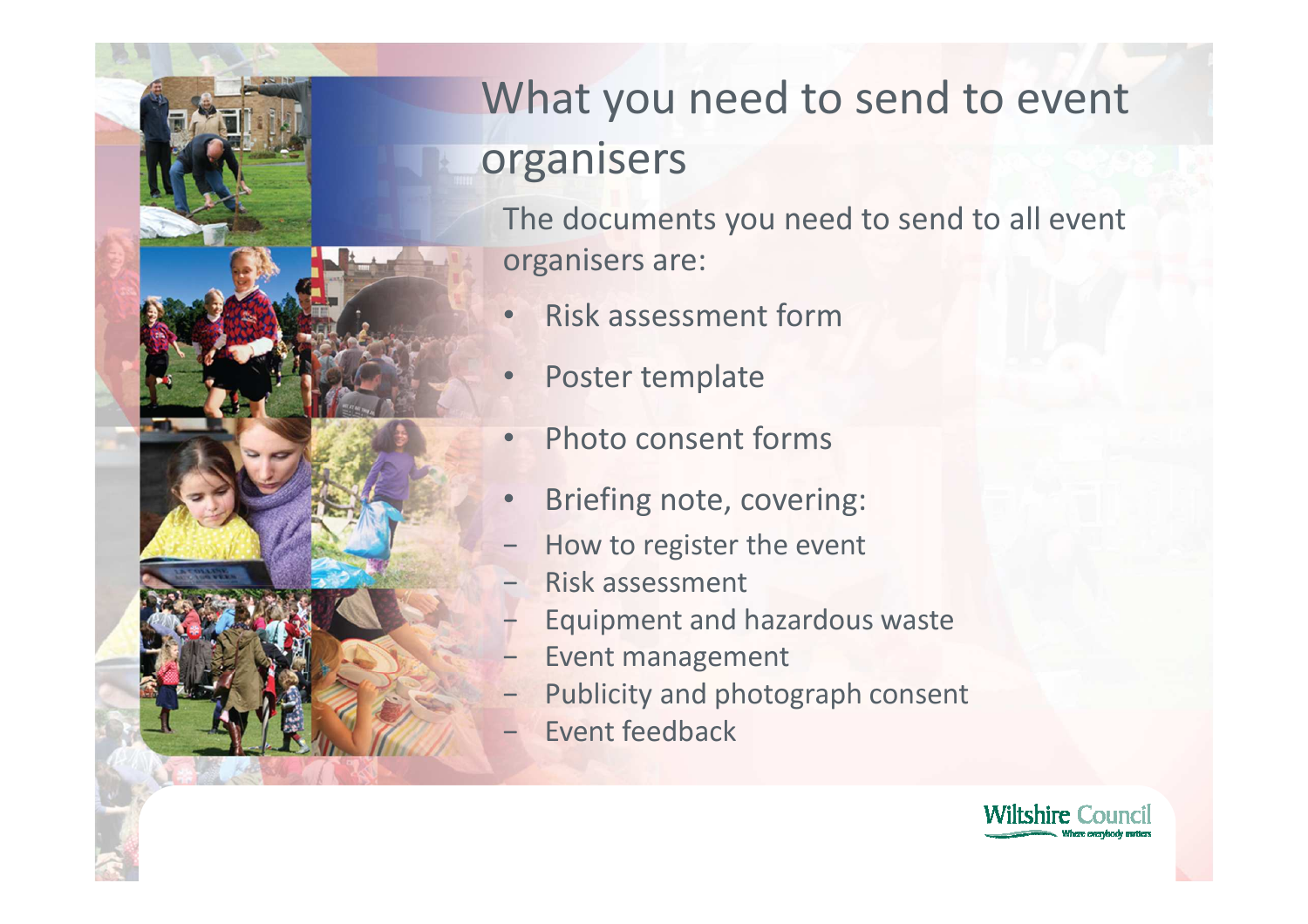

•

•

#### Risk assessments

- • A risk assessment form must be completed by each event organiser $\bullet$  A copy of this has been sent to you to forward to all your event organisers
- • These do not need to be approved/seen by the council
- • They do need to be completed and the organiser needs to have a copy with them at the litter pick event
- For any queries or advice when completing the form they can contact Kevin Oliver on 01380 734698 or email corporateevents@wiltshire.gov.uk
- Event organisers must brief their team of volunteers about any risks identified

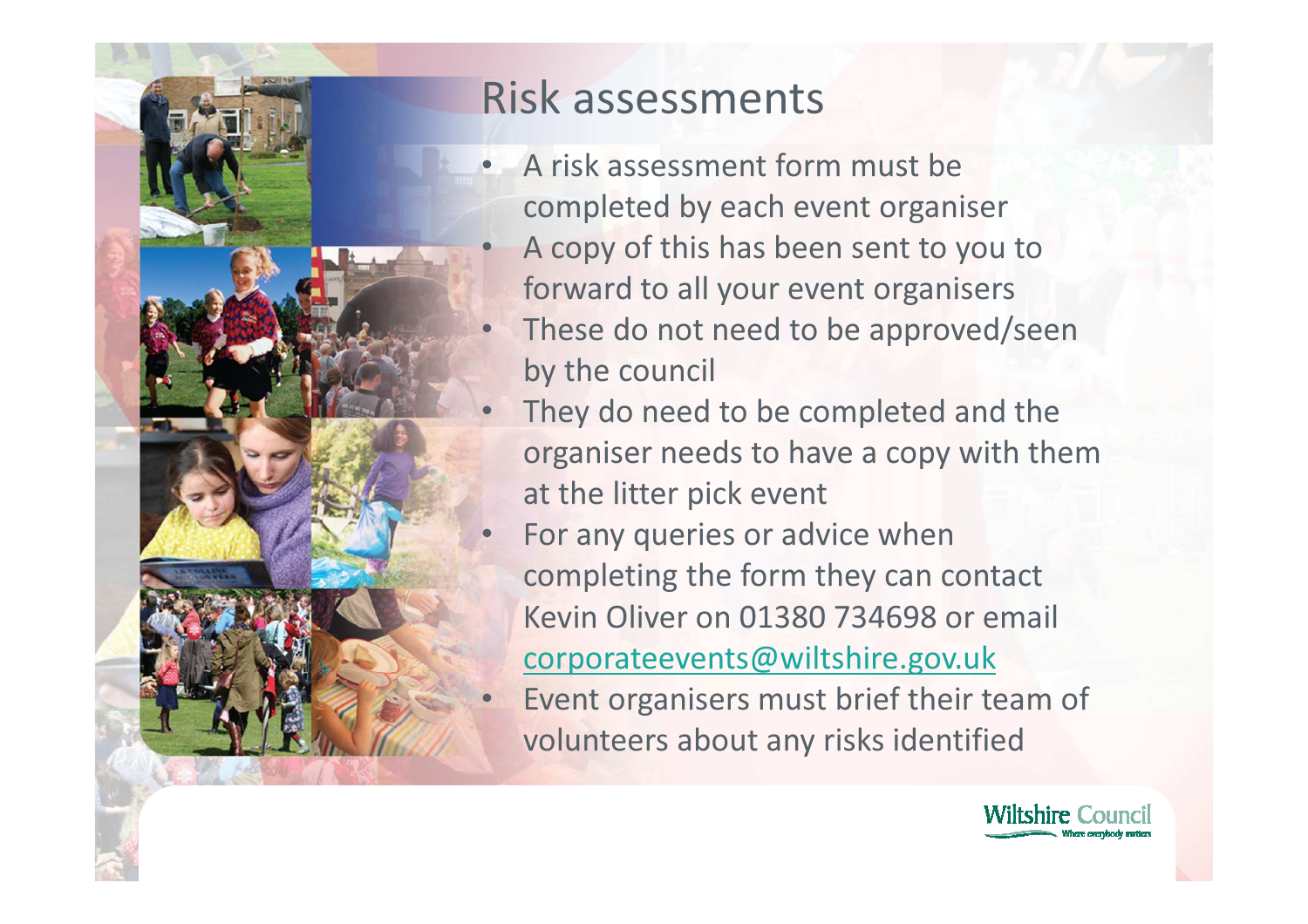

### Public liability insurance

•

•

 $\bullet$ 

- Please speak to each event organiser and ensure they have public liability insurance in place for the event
- This is required to provide cover for any legal liability arising from any accidental damage or injury that could occur; including damage or injury to a member of the public or their property
- • If a representative from Wiltshire Council, a town or parish council, school or community group is present it is likely there will be cover under their insurance
- Event organisers must check this is the case

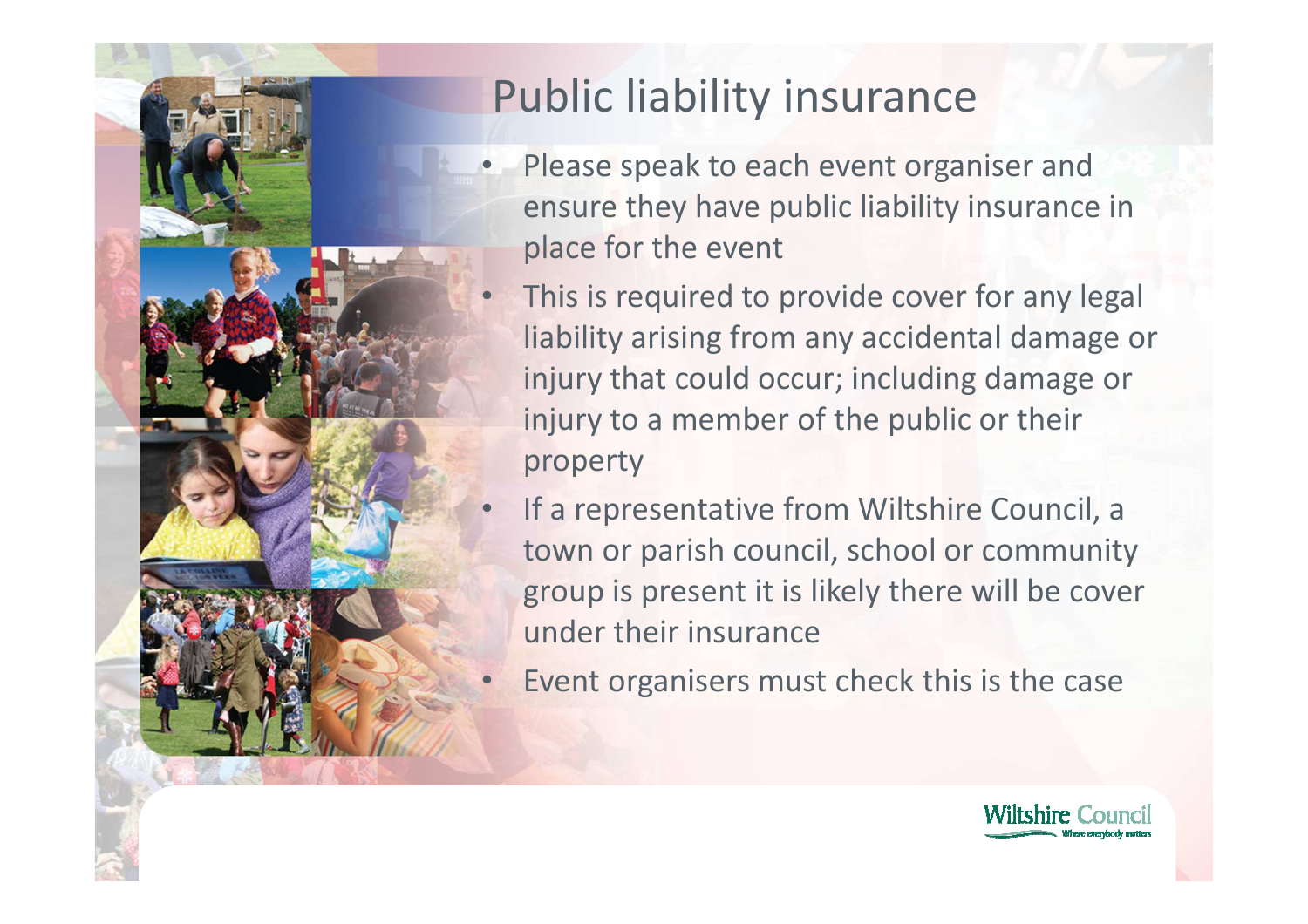

## Collection of rubbish sacks

- • For all events you must inform Kate Jenningswhere the rubbish needs to be collected from
- Rubbish will be collected from the locations you •specify on Monday 7 March, or Tuesday 8 March
- • You must inform where the rubbish collected will be left by Monday 29 February
- • Rubbish should be left for collection where it is accessible from the highway
- • After this date, the event organiser will need to contact the local highways team to arrange collection – they can do this by phoning 0300 456 0105 or emailing localhighways@wiltshire.gov.uk.

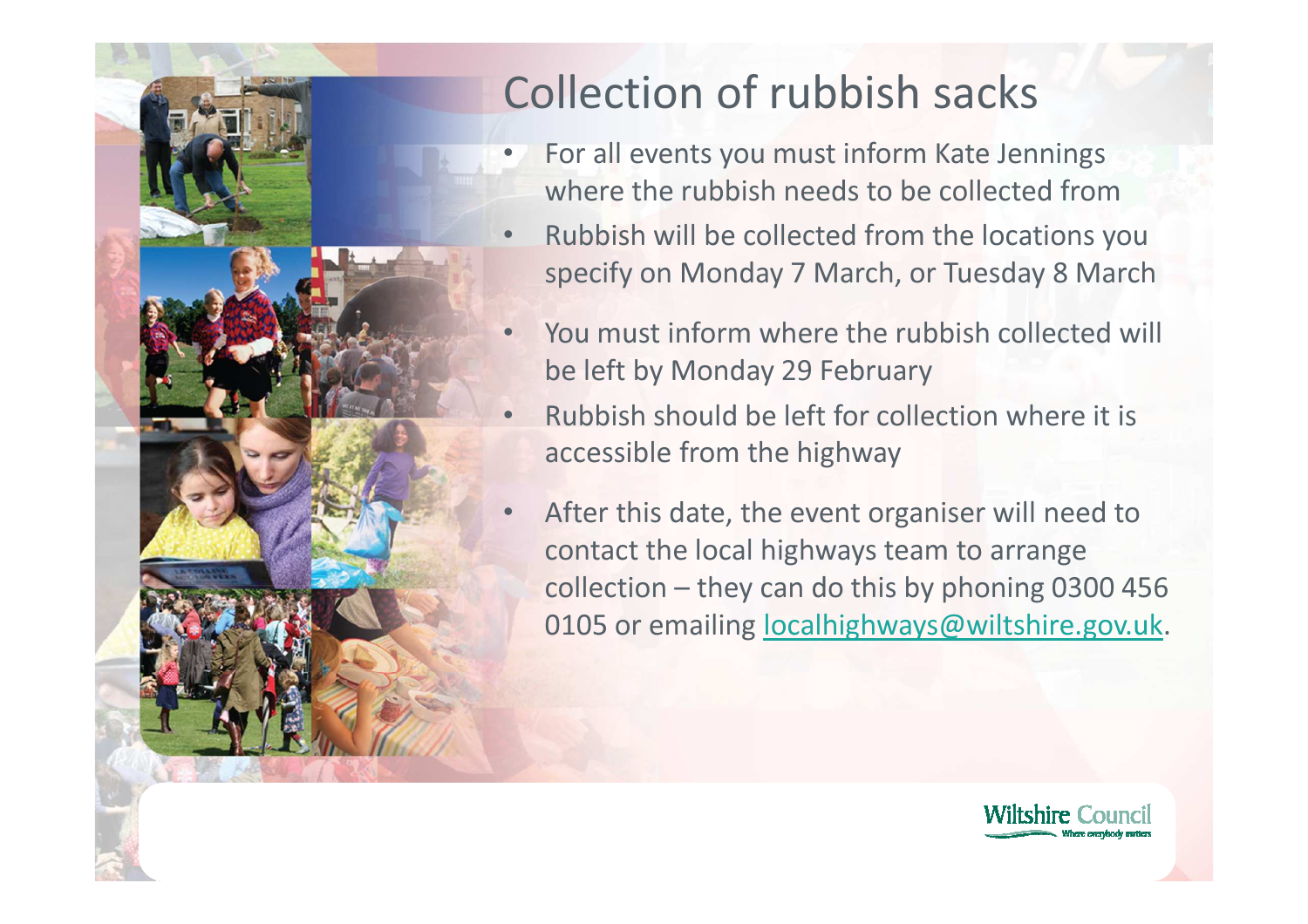

### Equipment provision

 $\bullet$ 

•

- • All equipment to support a litter pick event will be provided
	- This will include high vis tabards, gloves, litter grabbers, rubbish sacks, first aid kits, wipes and string
- It is your responsibility to divide this between the event groups and arrange distribution or collection with event organisers
- • Some equipment is reusable; high vis tabards, litter grabbers and gloves – you will need a sign in/out system for multiple events
- $\bullet$ Sign in/out forms have been provided

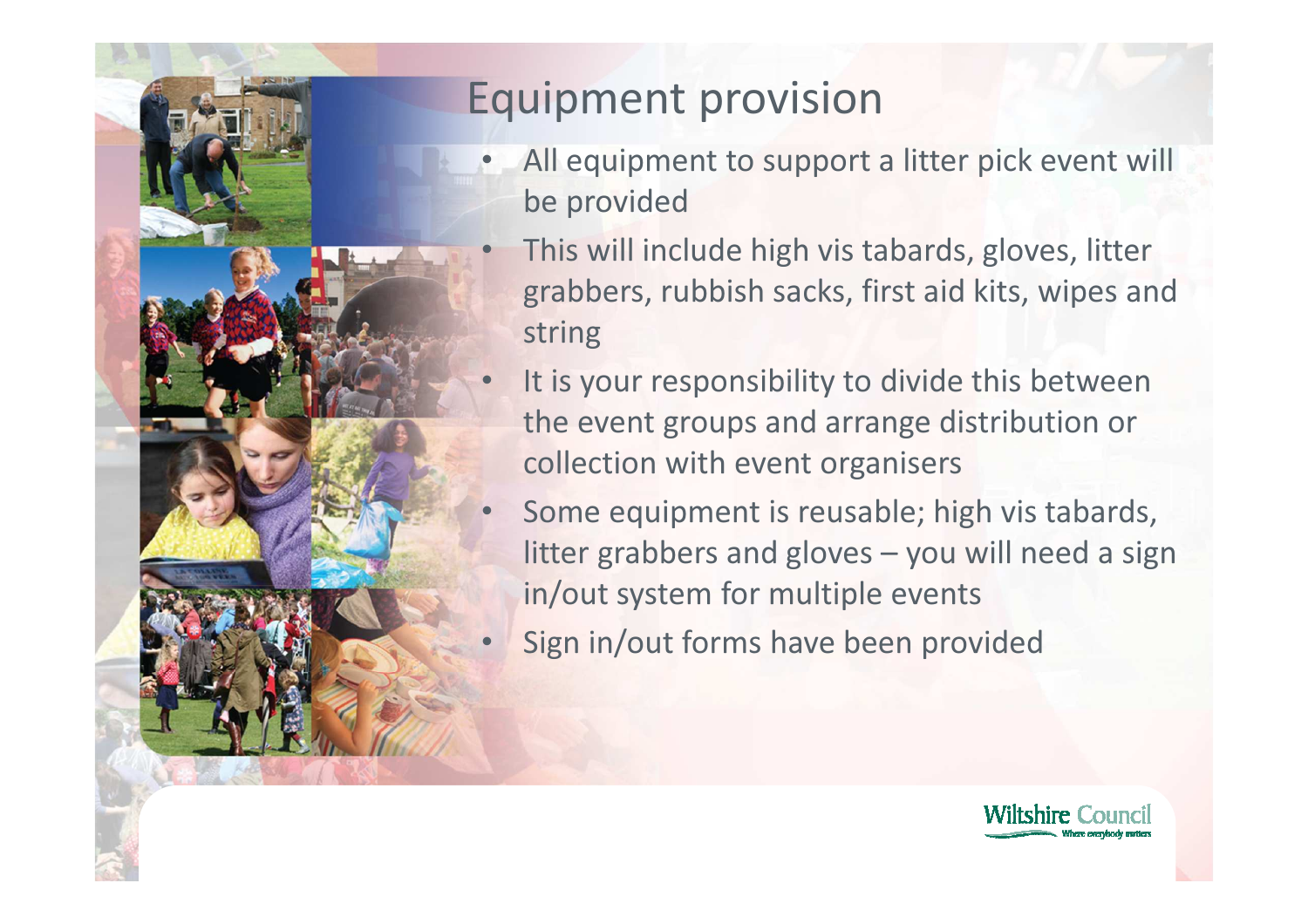

 $\bullet$ 

#### Collection and storage

- You will need to collect all reusable equipment (tabards, gloves and grabbers) and any other unused equipment (wipes, string, first aid kits) from events organisers
- $\bullet$ You will be responsible for arranging safe, secure storage for the equipment in your locality, so that it is available for future use
- Please inform Kate Jennings where equipment is stored, or if you have problems with storage contact Kate on 01225 718066 or email Kate.Jennings@wiltshire.gov.uk.

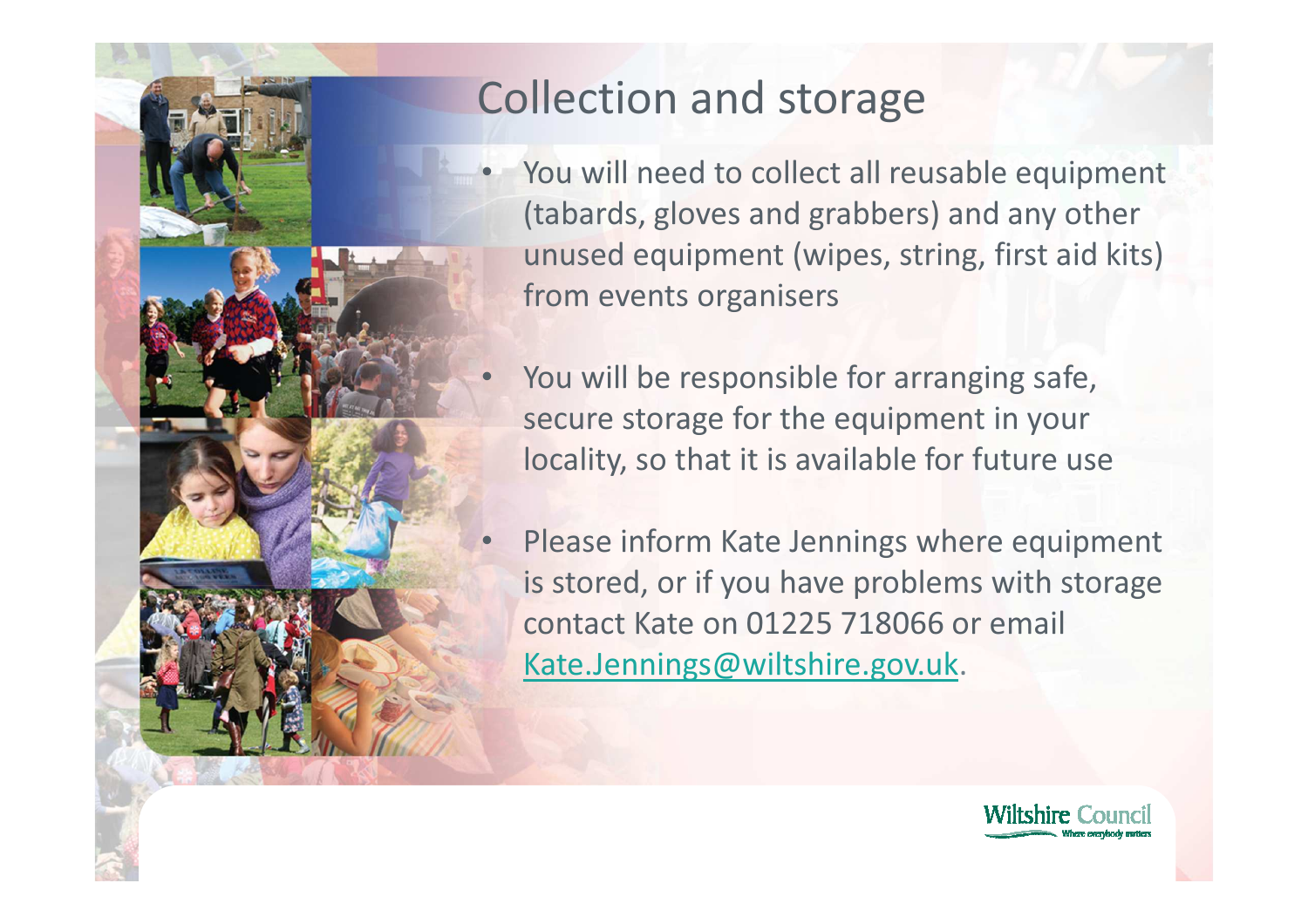

## Event promotion, photo consent and measuring success

- • Ask event organisers to promote their events using social media and take before and after photos
- • For all photos, please ask that consent forms are completed so that they can be publicised
- $\bullet$  All photos and consent forms must be emailed to areaboards@wiltshire.gov.uk along with number or participants and number of rubbish sacks collected